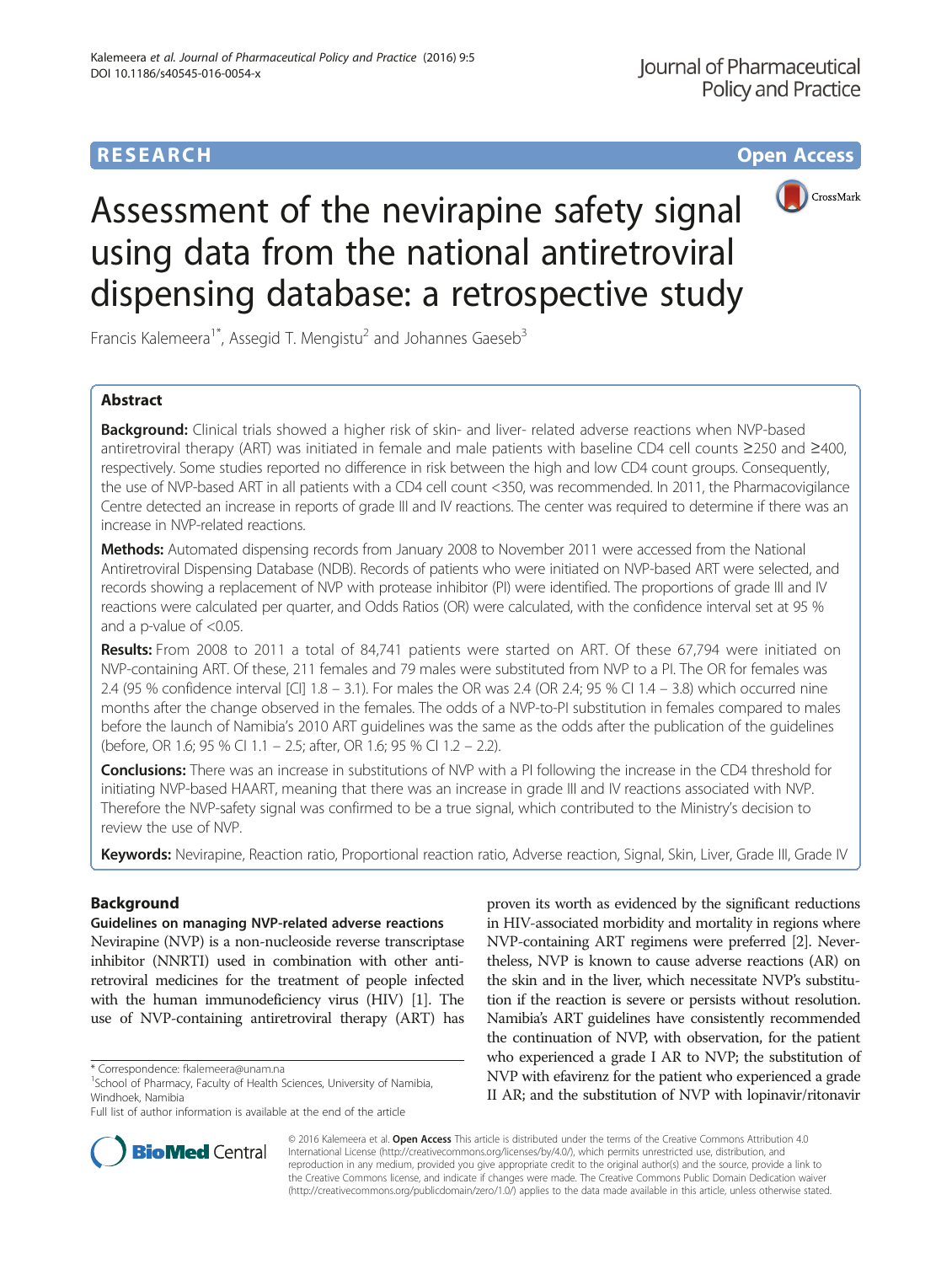(LPV/r) a protease inhibitor, for the patient who experienced grade III or IV ARs to NVP [\[3](#page-8-0)] (See Table 1).

#### NVP-use recommended in ART naïve patients with high baseline CD4 cell counts

NVP's prescribing information has for long recommended the avoidance of NVP in women and men with CD4 cell counts  $\geq$  250 and  $\geq$ 400 cells/mm<sup>3</sup> respectively. This safety measure was devised to reduce incidences of serious NVPrelated AR on the skin and in the liver [\[4](#page-8-0)]. Over the years, this safety measure was countered by a number of studies that have suggested that the incidence of NVP-related skin and liver AR in patients with high baseline CD4 cell counts –  $\geq 250$  in females and  $\geq 400$  in males – was not different from the incidence in patients with low baseline CD4 counts [\[5](#page-8-0)–[12](#page-8-0)]. On the contrary, results from other similar studies maintained that the incidence of NVPrelated skin and liver reactions was higher in patients starting NVP-based antiretroviral therapy (ART) at high baseline CD4 cell counts than in patients with low baseline CD4 counts [[13](#page-8-0)–[17\]](#page-8-0). Nevertheless, based on the then available evidence, the World Health Organisation (WHO) recommended the use of NVP-based ART in all patients with a CD4 cell count <350 cells/mm<sup>3</sup>, including ART naïve females with a CD4 count >250 but <350cells/mm<sup>3</sup> [[1\]](#page-7-0). In 2010, Namibia's Ministry of Health and Social Services (MoHSS) launched the Third Edition of the National Guidelines for ART, which emulated the WHO's ART guidelines in regards to the threshold CD4 count for initiating ART, and the preferred first line ART regimen, namely: tenofovir (TDF)/ lamivudine (3TC) and NVP [\[3](#page-8-0)]. Also, the guidelines recommended close monitoring of liver function and careful examination of skin and mucosal surfaces of patients during the first weeks of NVP-containing ART, especially for females with baseline CD4 counts greater than 250 cells/  $mm<sup>3</sup>$  [\[1](#page-7-0), [3\]](#page-8-0). (See Table 1).

#### Detection of a significant increase in spontaneous reports of grade III and IV AR related to NVP: Signal detection

About one year after the launch of Namibia's 2010 ART Guidelines the Therapeutics Information and Pharmacovigilance Centre (TIPC) carried out an analysis of the

spontaneous AR reports. They compared the numbers and proportions of reports that were received from 2008 to 2010 – that is before the 2010 ART guidelines – with those that were received in 2011. The results showed a statistically significant increase in the reports of grade III and IV skin and liver reactions associated with NVP in 2011 compared with previous years (2008 to 2010) ( $p < 0.0001$ ). In contrast to this result, there was no change in the frequency of grade I and II reactions ( $P = 0.16$ ) between the periods. TIPC concluded that the increase in frequency of NVPrelated grade III and IV reactions was a signal of the increase in grade III and IV ARs associated with NVP [\[18](#page-8-0)]. (See [Appendix 1](#page-6-0): Table 5 for the results obtained during the signal detection phase of NVP-safety analysis, and [Appendix 2:](#page-7-0) Table 6 for the statistical significance of the results). The skin- and liver- related reactions reports for NVP were compared with EFV-related reaction reports. This comparison showed that there was no change in the EFV-related reports, proving that the increase in reaction reports was unique to NVP. Similarly, the number of reports for EFV and NVP were compared with the number of reports for other medicines. This comparison showed that the increase in reports in 2011 was a finding unique to NVP. The within medicine comparison (NVP before and NVP after the 2010 ART guidelines) and the between medicine comparisons were done using Reaction Ratio, and Proportional Reaction Ratio [\[18\]](#page-8-0). (See [Appendix 3](#page-7-0): Tables 7 and 8 for the comparisons between NVP related reaction reports before and after the 2010 ART guidelines, and for the comparison between other medicines and EFV, and NVP).

#### The need to confirm or dispel the NVP-safety signal: TIPC's mandate

Since the above findings were based on spontaneous reports that were sent to the pharmacovigilance center voluntarily no conclusions could be drawn about the frequency of grade III and IV reactions at clinic level. (See the legend of [Appendix 1:](#page-6-0) Table 5 for the actual reactions that were reported to TIPC.) The clinical importance [[19](#page-8-0)] of these reactions required the TIPC to carry out further analysis to generate evidence that would confirm or dispel the NVP safety signal.

Table 1 Namibia ART guidelines 2008, 2010, and 2014 on the Use of NVP and response to NVP-related adverse reactions

| Year of Guidelines | CD4 count threshold for<br>ART initiation | Preferred ART regimen | Response following NVP-related<br>adverse drug reaction (skin and liver) | Recommended<br>Second Line ART |
|--------------------|-------------------------------------------|-----------------------|--------------------------------------------------------------------------|--------------------------------|
| Pre-2008           | $<$ 200 $\text{cells/mm}^3$               | D4T/3TC/NVP           | · Grade I observe, add some medicine                                     | TDF/3TC/LPV/r                  |
| 2008               | $<$ 200cells/mm $3$                       | AZT/3TC/NVP           |                                                                          | TDF/3TC/LPV/r                  |
| 2010               | $\leq$ 350cells/mm <sup>3</sup>           | TDF/3TC/NVP           | • Grade II, replace NVP with EFV                                         | TDF/3TC/AZT/LPV/r              |
|                    |                                           |                       | • Grade III or IV, replace NVP with LPV/r                                |                                |
| 2014               | $\leq$ 500cells/mm <sup>3</sup>           | TDF/FTC/EFV           | Left blank - focus is placed on NVP                                      | AZT/FTC/LPV/r                  |

D4T Stavudine, 3TC Lamivudine, NVP Nevirapine, AZT Zidovudine, TDF Tenofovir, FTC Emtricitabine, EFV Efavirenz, LPV/r Lopinavir/ritonavir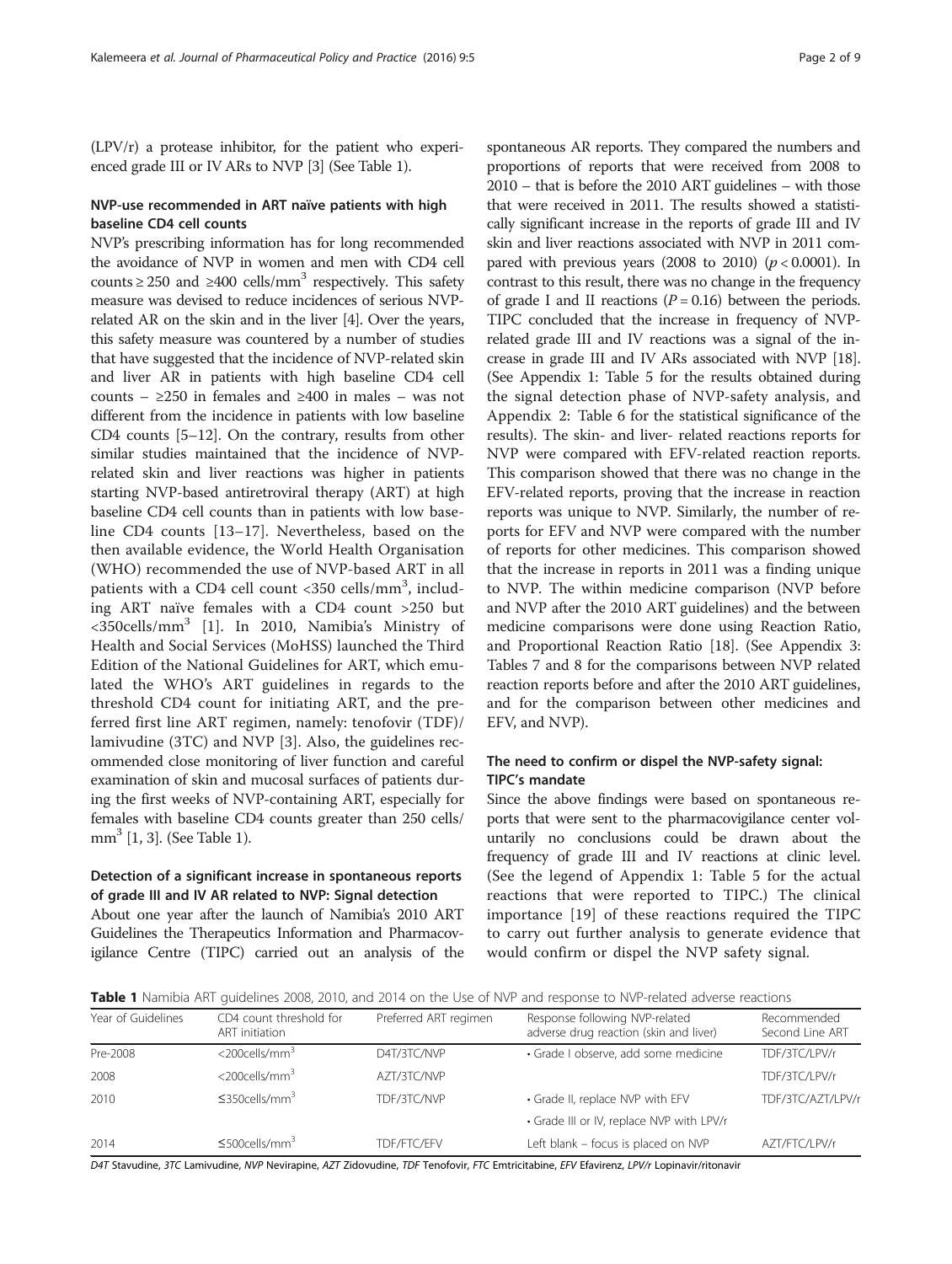In this paper we present the objectives methods, and results that were generated from the research activity that TIPC undertook to assess the NVP-safety signal. Also, we present the discussion of the findings, and highlight the associated policy changes that followed. We believe that this paper demonstrates that local pharmacovigilance activities, based on locally generated data are beneficial to local populations.

#### **Objective**

The objective of this assessment was to find out if the increase in spontaneous reports of grade III and IV reactions associated with NVP was a true reflection of an increase in grade III and IV reaction events at clinic level. We set out to estimate the incidence of substitution of NVP with a protease inhibitor (PI) during the period 2008 to 2011 and to determine if any increase detected was statistically significant.

#### **Methods**

Automated antiretroviral (ARV) medicine dispensing records for adult patients who were newly started on ART during the period January 1 2008 to November 30, 2011 were accessed from the National Antiretroviral Dispensing Database. The proportion of records that showed the substitution of NVP with a PI per quarter from January 2008 to November 2011 was calculated. Comparisons between and within gender were made using the Odds Ratio, Proportional Reporting Ratio, and Reporting Ratio, with the confidence interval and statistical significance set at 95 % and a p-value of <0.05, respectively. (In this paper the substitution of NVP with a PI is frequently referred to as a NVP-to-PI substitution. The PI that was mainly used is LPV/r).

#### Ethical approval

Patient consent was not sought because antiretroviral data was sourced from existing databases and clinical records without requiring additional information directly from patients. ART dispensing data was captured in the national database housed in the Ministry of Health and Social Services' Division of Pharmaceutical Services. Only TIPC staff members mandated by the MoHSS to implement medicines safety analyses were involved in the medical record abstraction process and in the epidemiological study considered to be a public health activity. Confidentiality was observed.

#### Results

#### Frequency

A total of 84 741 patients were initiated on ART from January 2008 to November 2011. Of these, 67 794 were initiated on a NVP-containing regimen. For 290 patients NVP was substituted with a PI (Fig. [1\)](#page-3-0). The period from the start of ART to when NVP was replaced with a PI, and the number of patients in whom this happened is shown in Table [2](#page-3-0). The mean (and median) ages of the males and females were 41 (39) years and 36 (35) years, respectively.

#### The Frequency of ART initiation

From the first quarter of 2008 to the third quarter of 2010 the average number of HIV- positive patients who were initiated on ART per quarter was 3 437 (Fig. [2](#page-4-0)). There was an increase in this number in the third quarter of 2010.

#### Proportion of patients with a NVP- to-PI substitutions

From the second quarter of 2010, the frequency of NVPto-PI substitutions rose constantly to a peak of 0.95 % in the second quarter of 2011. In the third quarter of 2011 the frequency dropped slightly to 0.70 %, and then sharply by the last quarter of 2011 to 0.20 % (Fig. [2\)](#page-4-0).

#### Increase in the Use of TDF-based first line HAART

An increase in the use of TDF-based HAART is observed in the last two quarters of 2010 (Fig. [3](#page-4-0)).

#### Trends in the NVP-to-PI Substitutions according to gender

The majority of NVP-to-PI substitutions occurred in females (72.7 %,  $n = 211$ ).

#### Females

The proportion of NVP-to-PI substitutions peaked in the third quarter of 2010. The odds of getting a NVP-to-PI substitution in the third quarter of 2010 and afterwards was 2.4 times the odds of getting the same substitution in the earlier period (January 2008 to June 2010) (95 % CI 1.8–3.1; p < 0.0001) (Table [3\)](#page-5-0).

#### Males

The NVP-to-PI substitutions in males fluctuated through the entire period with a spike in the second quarter of 2011 (Fig. [4](#page-5-0)). The odds of needing a NVP-to-PI substitution from the third quarter of 2010 and afterwards was 2.4 times the odds of getting the same substitution in the earlier period (January 2008 to June 2010)  $(95 % CI 1.4-3.8; p = 0.0002)$  (Table [3\)](#page-5-0).

Before and after July 2010, the odds of needing a NVP-to-PI substitution in females was 1.6 times that for males ( $P < 0.05$ ) (Table [4](#page-6-0)).

#### **Discussion**

The assumption that the substitution of NVP with a PI (mainly LPV/r) within 24 weeks of ART was made due to grade III or IV ARs, was substantiated by the following. First: NVP-related reactions of liver and skin are known to occur mainly within the first few weeks of ART, but they may also occur as late as 18 weeks and more [[4, 16](#page-8-0)]. Second: Namibia's 2010 ART guidelines recommended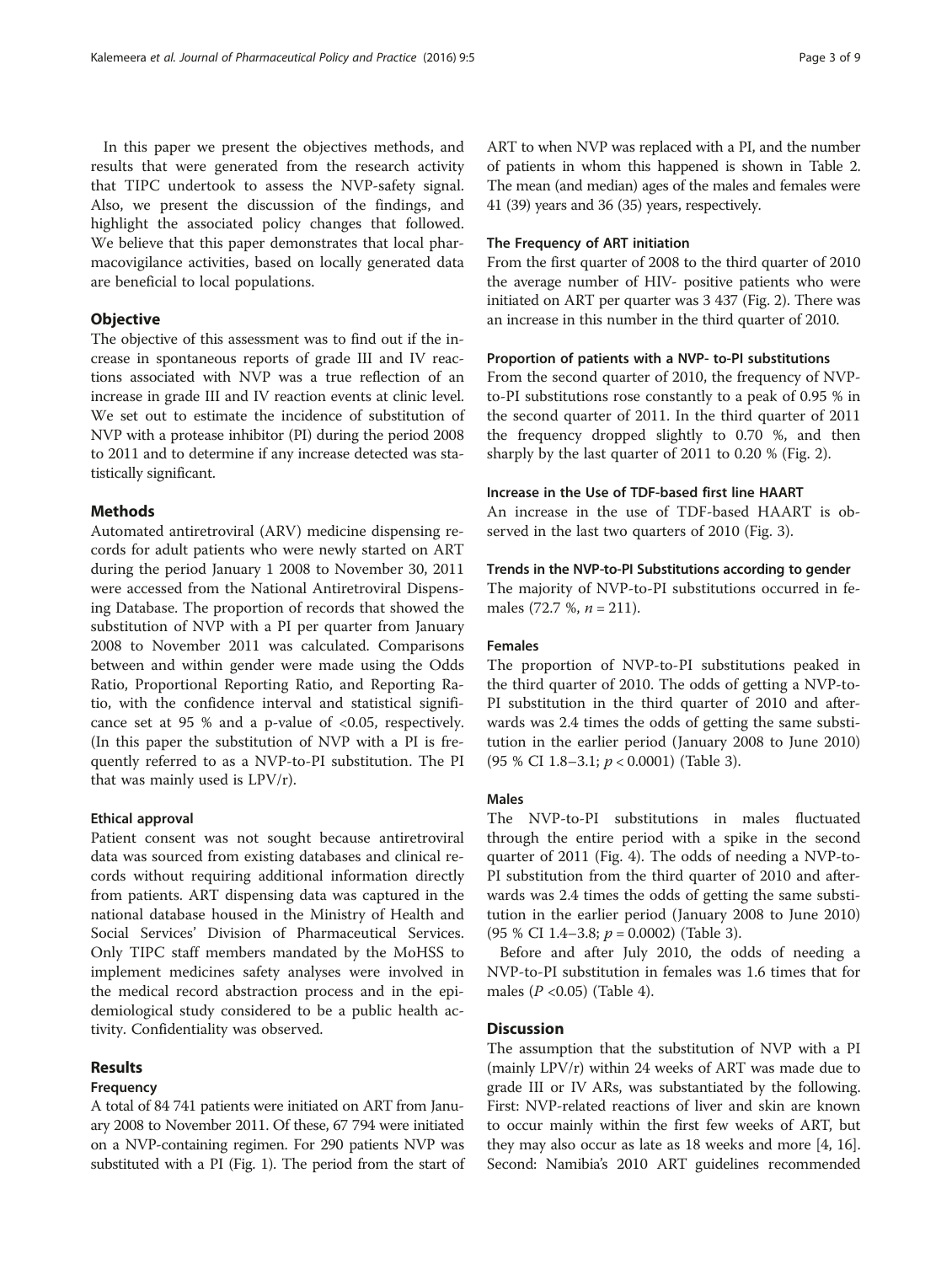<span id="page-3-0"></span>

Table 2 Number of patients with a NVP-to-PI substitution

| Time after                        |                | Number of NVP to PI substitutions |                |                |     |  |
|-----------------------------------|----------------|-----------------------------------|----------------|----------------|-----|--|
| starting ART<br>(number of weeks) | 2008           | 2009                              | 2010           | 2011           |     |  |
| 2                                 | 3              | 7                                 | $\overline{2}$ | 12             | 24  |  |
| $\overline{4}$                    | 1              | 6                                 | 23             | 12             | 42  |  |
| 6                                 | 6              | 8                                 | 24             | 32             | 70  |  |
| 8                                 | $\overline{4}$ | 6                                 | 11             | 26             | 47  |  |
| 10                                | 1              | $\overline{4}$                    | 7              | 12             | 24  |  |
| 12                                | $\overline{2}$ | $\overline{4}$                    | 9              | 10             | 25  |  |
| 14                                | 3              | 5                                 | 6              | 3              | 17  |  |
| 16                                | 3              | $\overline{2}$                    | 3              | 4              | 12  |  |
| 18                                | 0              | 1                                 | 2              | 4              | 7   |  |
| 20                                | 1              | $\overline{4}$                    | 3              | $\overline{4}$ | 12  |  |
| 22                                | 1              | 1                                 | 1              | $\overline{2}$ | 5   |  |
| 24                                | 0              | $\Omega$                          | $\overline{2}$ | 3              | 5   |  |
| Total                             | 25             | 48                                | 93             | 124            | 290 |  |

Throughout the period that was assessed, the majority of NVP-to-PI substitutions took place within the first12 weeks of ART. Higher numbers of substitutions are observed in 2010 and even higher in 2011 than the two previous years

that when a grade III or IV AR – such as Steven-Johnson's Syndrome, Toxic Epidermal Necrolysis, and very high alanine transferase levels in plasma (hepatotoxicity) – occurs, NVP should be substituted with LPV/r [[3](#page-8-0)]. Third: The replacement of NVP with LPV/r, without any alteration in the nucleoside backbone, within six months of ART was not judged to be treatment failure. Namibia's 2008 ART guidelines recommended adherence-counselling for patients with poor virologic response before, at, or after six months of ART [\[3](#page-8-0)]. Therefore, TDF/3TC/LPV/r was considered to be a first line regimen.

During the period before the publication of Namibia's 2010 ART guidelines, TDF had been prescribed as part of the nucleoside backbone of first line ART only when zidovudine or stavudine were contraindicated [\[20\]](#page-8-0). Immediately after the publication of these guidelines, there was a substantial increase in the dispensing of TDF/ 3TC/NVP, the new preferred first line regimen. This immediate increase in the dispensing of TDF/3TC/NVP was not surprising, because the coordination between the Division of Pharmaceutical Services (DPS) and the Directorate of Special Programs (DSP) allowed the publication of the guidelines only when the medicines were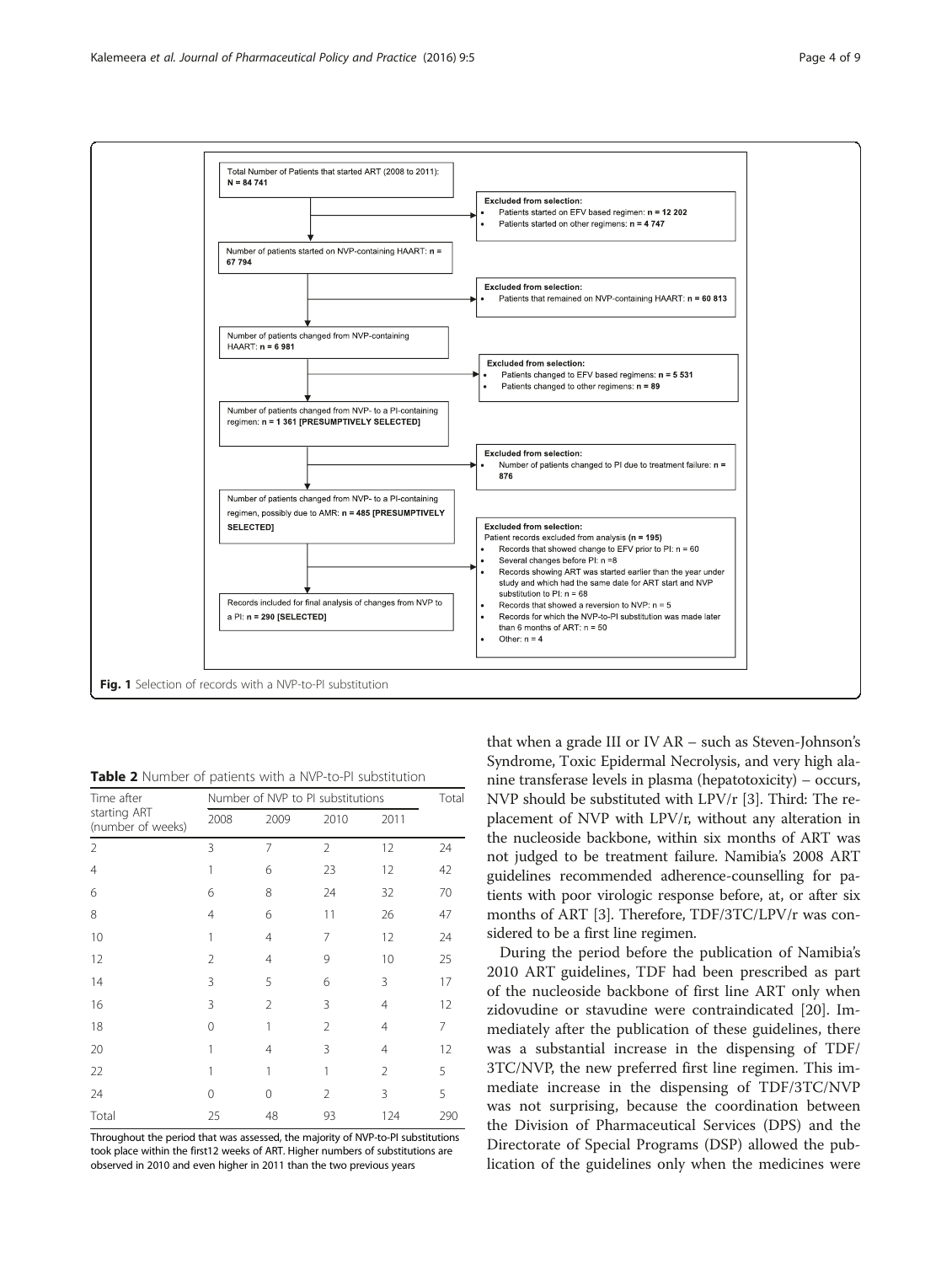<span id="page-4-0"></span>

available at the Central Medical Stores. [The DPS is in charge of the supply chain management of all pharmaceuticals for the Ministry of Health; and DSP is responsible for HIV care and treatment.] Therefore, compliance to the ART guidelines on issues such as the choice of first line ART regimen was facilitated, on the big part,

by availability of the regimen, but also by the training of health care workers (HCW), who work in health facilities that provide ART.

The publication of the 2010 ART guidelines was followed by the increase in the number of patients who were newly initiated on ART. The previous guidelines

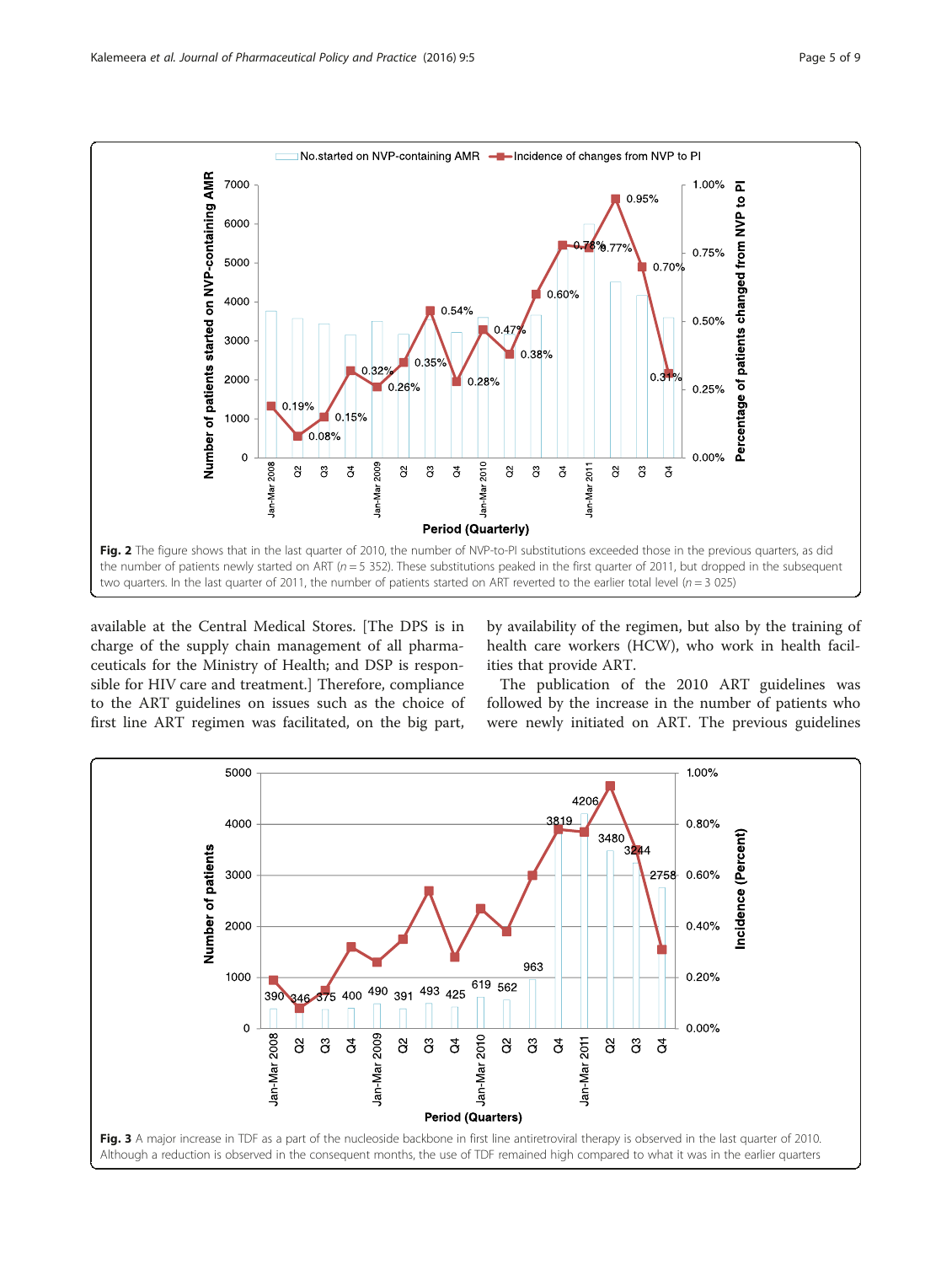<span id="page-5-0"></span>Table 3 Comparison of Frequencies of NVP-to-PI Substitutions before and after July 2010: Results According to Gender

|         | No. Started ART before<br>O <sub>3</sub> 2010 | No. changed from<br>NVP to PI | No. Started ART in and after<br>O <sub>3</sub> 2010 | No. changed from<br>NVP to PI | Odds Ratio (CI) | P-value  |
|---------|-----------------------------------------------|-------------------------------|-----------------------------------------------------|-------------------------------|-----------------|----------|
| Females | 21 034                                        | 74                            | 16.540                                              | -37                           | $2.4(1.8-3.1)$  | < 0.0001 |
| Males   | 13.012                                        | 28                            | 9 9 8 7                                             |                               | $2.4(1.4-3.8)$  | 0.0002   |

recommended that one was eligible for ART when one's CD4 count was <200cells/mm3 . During that period (2008–Early 2010), an average of 3,414 patients were initiated on first line ART per quarter (Range = 613). The 2010 ART guidelines recommended that one was eligible for ART when one's CD4 count was  $\leq$ 350cells/mm<sup>3</sup>. After the 2010 ART guidelines were published, in the fourth quarter of 2010, a total of 5352 were initiated on ART. In the next quarter – Jan-Mar 2011 – almost 6000 patients were initiated on ART. The average number of patients newly started on ART for these two quarters – 5,676 – was greater than the average of the previous period by 60 %. A TIPC report concerning the safety of NVP, showed that HIV infected patients were initiated on ART when their baseline CD4 cell count was  $>$ 200cells/mm<sup>3</sup> ["Personal Communications" – Dr. Assegid Mengistu]. Also, the analysis of NVP-related reaction reports showed that the majority of those who had the baseline CD4 cell counts recorded on the report  $(n =$ 55), were females ( $n = 48$ ). Of these, 60 % had baseline CD4 cell counts  $>250$  cells/mm<sup>3</sup>. It is likely that the increase in the number of patients initiated on ART was a result of initiating NVP-containing ART in patients with a CD4 cell count >200cells/mm<sup>3</sup>.

The increase in NVP-to-PI substitutions that was observed from the third quarter of 2010 to the third quarter

of 2011 started with the use of TDF/3TC/NVP (Fig. 4). Since the new guidelines had lifted the prohibition of the use of NVP in females with baseline CD4 counts >250cells/mm<sup>3</sup>, plus the fact that female patients were indeed given NVP-containing first line ART with CD4 counts >250cells/mm<sup>3</sup> , we believed that the increase in NVP-to-PI substitutions was associated with the high baseline CD4 cell count in females. However, the number of patients for whom NVP was replaced with a PI was low, despite the statistical significance. We supposed that the few NVP-to-PI substitutions were because only a handful of female patients had a baseline CD4 cell count  $>$ 250cells/mm<sup>3</sup> at the start of TDF/3TC/ NVP. This supposition borrowed evidence from the prospective study that TIPC carried out to assess the safety of first line ART, which showed that indeed many patients were initiated on ART with a CD4 cell count <250cells/mm<sup>3</sup> ["Personal Communication" – Dr. Assegid Mengistu]. The reduction in the number of patients newly started on ART, coupled with the decline in the number of NVP-to-PI substitutions, may be due to reversion of HCW to the previous ART guidelines in regards to the safety of NVP.

Our findings were limited by the following reasons. First: We eliminated all records of patients who were changed from NVP to, and remained on EFV. This impacts on the

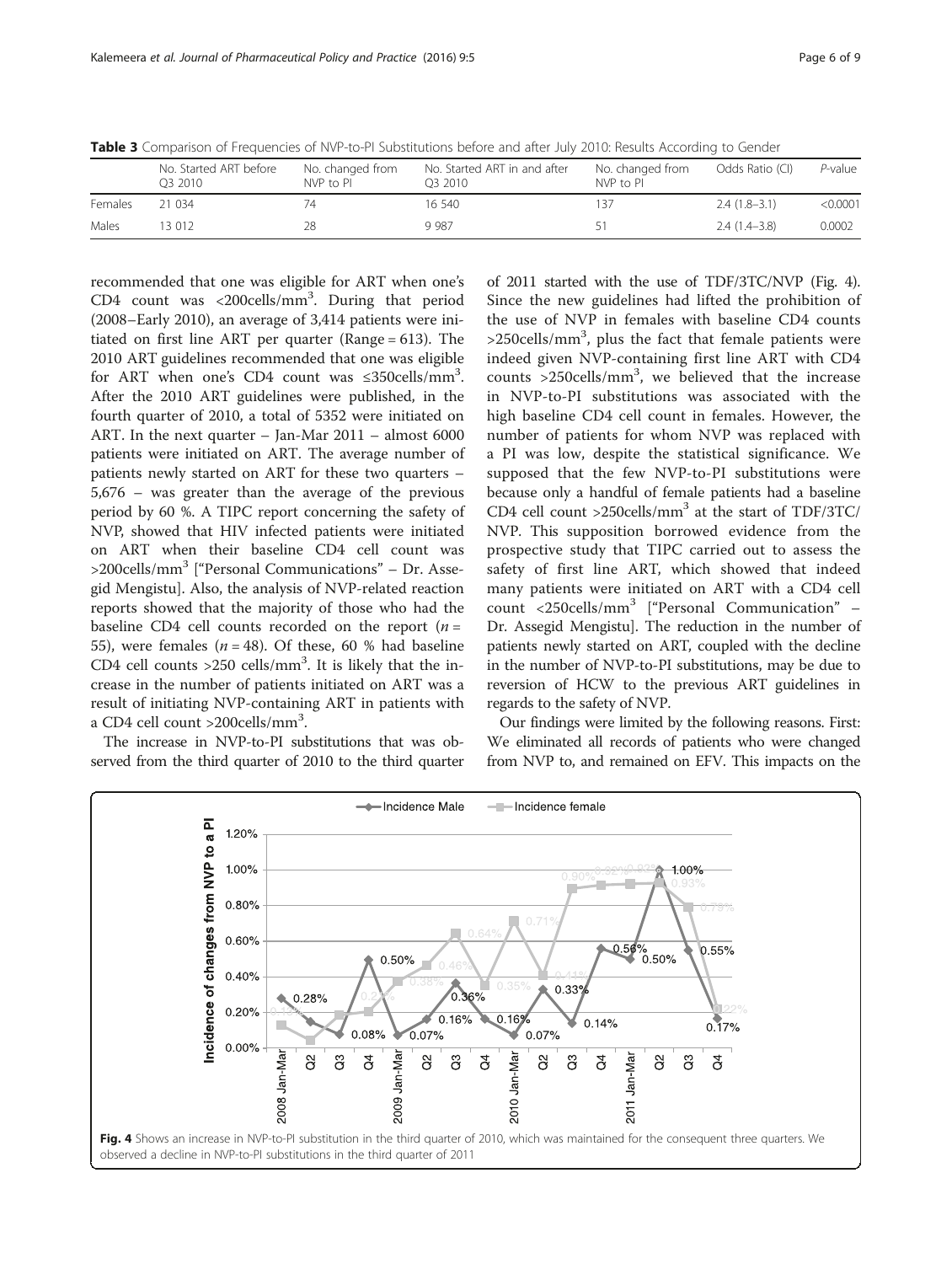<span id="page-6-0"></span>

|  |  |  |  |  | Table 4 Number of NVP-to-PI Substitutions for females vs. males before and after the Launch of the 2010 ART Guidelines |  |  |  |  |
|--|--|--|--|--|------------------------------------------------------------------------------------------------------------------------|--|--|--|--|
|--|--|--|--|--|------------------------------------------------------------------------------------------------------------------------|--|--|--|--|

| Period                    | Males  |    | Females |                                                                                                 | Odds Ratio     | $P$ -value |
|---------------------------|--------|----|---------|-------------------------------------------------------------------------------------------------|----------------|------------|
|                           |        |    |         | No. started on ART No changed from NVP to PI No. started on ART No. changed from NVP to PI (CI) |                |            |
| July 2010 and after 9,987 |        |    | 16.540  |                                                                                                 | $1.6(1.2-2.2)$ | 0.003      |
| Before July 2010          | 13.012 | 28 | 21.034  | 74                                                                                              | $1.6(1.1-2.5)$ | - 0.03     |

results, because it is possible that NVP was substituted with EFV following ARs of any severity level – grades 1 to 4 – without recurrence or escalation of the reaction. For a sustained, unrelenting grade I reaction, or grade II reaction, the substitution of NVP with EFV is appropriate [[20](#page-8-0)]. However, for grade III or IV reactions, the change to EFV is not recommended [\[21\]](#page-8-0). On the other hand, it was worth eliminating these since a change from NVP to EFV may have been implemented because of the management of tuberculosis, but this was not verifiable, by virtue of the data source that was employed. Second: we eliminated records of patients who were changed from NVP to LPV/r through EFV. We eliminated these, because we did not know whether the change to LPV/r was due to a reaction associated with EFV or it was the worsening of NVP's reaction. Therefore, the elimination of records may have downplayed the proportion of NVP related reactions. The increase in the number of NVP-to-PI substitutions could be used to explain the increase in NVP-related skin and liver AR reports that were shown in the analysis of NVP-related AR reports [\[18](#page-8-0)]. Another limitation to this study was the lack of baseline CD4 count data. This data would have solidified our argument. Nevertheless, the argument stood the test as the new ART guidelines reverted back to the former safety measures: to avoid NVP in females with baseline CD4 counts above 250cells/mm<sup>3</sup>.

#### Conclusion

The incidence of NVP-related reactions of grade III and IV increased with the implementation of Namibia's 2010 ART Guidelines, which recommended the use of NVP in females with baseline (pre-ART) CD4 cell counts >250 cells/mm<sup>3</sup>. Therefore, the NVP safety signal was indeed a true signal. We proposed that initiating NVP-containing ART in women with high baseline CD4 counts, that is >250cells/ mm<sup>3</sup>, was a key factor in the incidence of NVP-related grade III and IV reactions. The decision to halt the initiation of NVP-containing ART in all pregnant females in Namibia with high baseline CD4 cell counts was a significant intervention made by the MoHSS through the use of pharmacovigilance information from TIPC. We published an article on this NVP's safety concern, in which we recommended a review on the use of NVP in Namibia. Namibia's newest ART guidelines – 2014 guidelines – recommend the avoidance of NVP-containing ART in females and

males with a baseline CD4 count  $>$ 250 and 400 cells/mm<sup>3</sup>, respectively. We cannot claim that our findings were the sole reason for the change in guidelines, but we can say that they were contributory. National pharmacovigilance activities can be protective to patients, thus there is need for governments to strengthen local pharmacovigilance practice.

#### Appendix 1

Table 5 Number of adverse reactions related to antiretrovirals, nevirapine, and other medicines in 2011 and in the Previous Years (2008 - 2010)

| Adverse Reaction Reports                                   | 2011         | 2008-2010<br>(previous years) | RR. |
|------------------------------------------------------------|--------------|-------------------------------|-----|
|                                                            | $n = 481$    | $n = 593$                     |     |
| Adverse reaction<br>related to antiretroviral<br>medicines | 389 (80.9 %) | 482 (81.3 %)                  | 1   |
| Total NVP reactions (related to skin and liver)            |              |                               |     |
| Adverse reactions attributed<br>to NVP                     | 208 (43.2 %) | 99 (16.7 %)                   | 2.6 |
| NVP skin reactions                                         |              |                               |     |
| All skin reactions                                         | 150 (31.2 %) | 70 (11.8 %)                   | 2.6 |
| Severe                                                     | 109 (22.7 %) | 33 (5.6 %)                    | 4.1 |
| Mild/moderate                                              | 41 (8.5 %)   | 37 (6.2 %)                    | 1.4 |
| NVP-liver reactions                                        |              |                               |     |
| All liver reactions                                        | 58 (12.1 %)  | 29 (4.9 %)                    | 2.5 |
| Severe                                                     | 41 (8.5 %)   | 13 (2.2 %)                    | 3.9 |
| Mild/moderate                                              | 13 (2.7 %)   | 14 (2.4 %)                    | 1.1 |
| Unknown grade                                              | $4(0.83\%)$  | 2(0.34%                       |     |
| Other antiretroviral<br>medicine reactions                 |              |                               |     |
| Adverse reactions<br>attributed to other<br>medicines      | 273 (56.8 %) | 494 (83.3 %)                  | 0.7 |

The severe skin reaction reports in 2011 included: Stevens-Johnson Syndrome  $(n = 54)$ , Toxic Epidermal Necrolysis (n = 3), Erythema Multiforme Major (n = 1), Skin reactions with conjunctivitis and oral lesions (51). In the Previous Years the severe reactions included the same reactions but much fewer reports. Note: The adverse reaction reports that never provided any form of description of the type of reaction – e.g., skin rash, were regarded as mild or moderate. The severe liver reaction reports in 2011 included: High alanine aminotransferase i.e., above 5× the upper limit of normal (many were far above this), hyperbilirubinaemia, and some were reported as severe hepatotoxicity. Reports that never provided description of the liver reaction were considered to be mild or moderate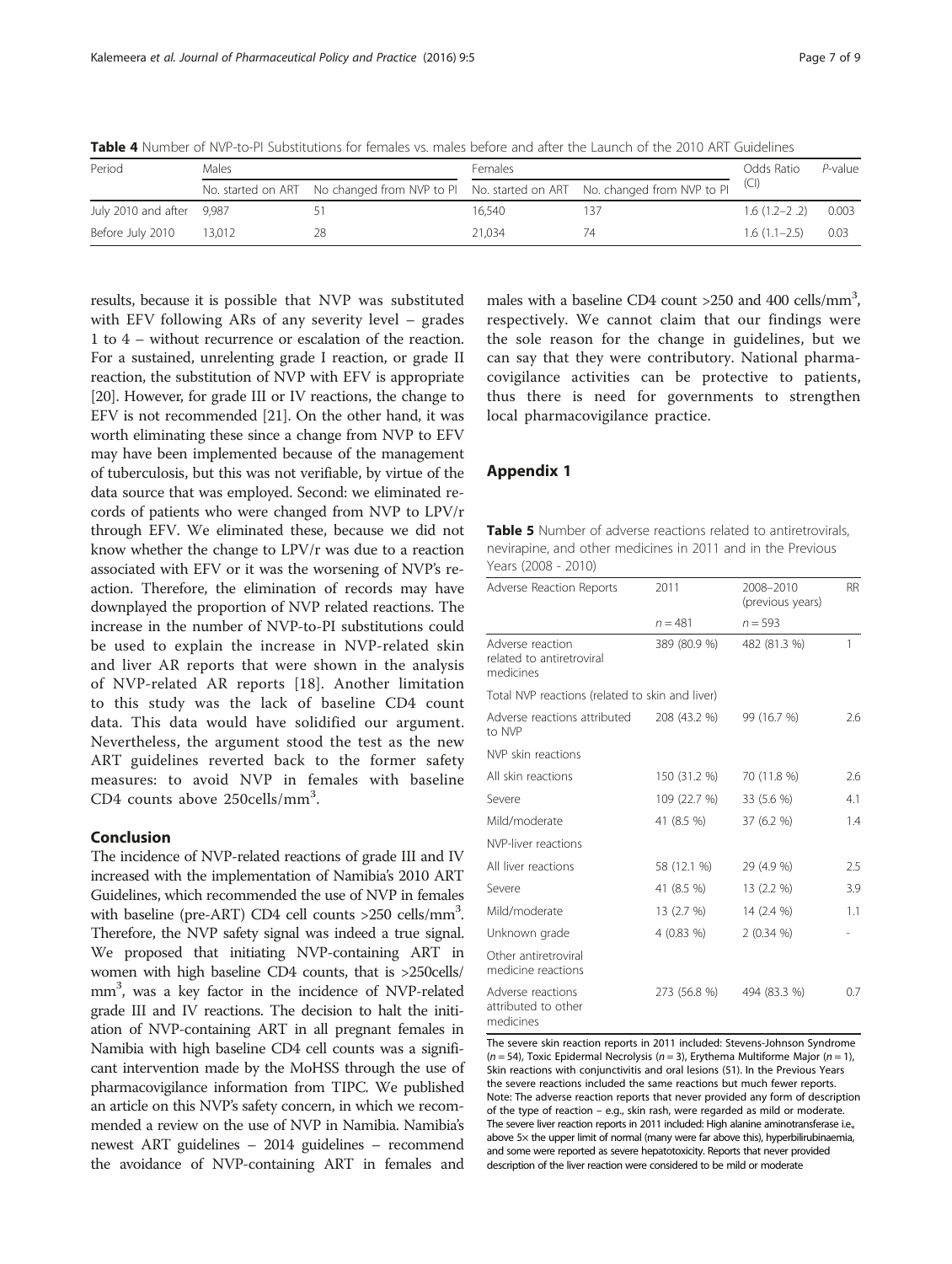# <span id="page-7-0"></span>Appendix 2

#### Table 6 Statistical analysis of the difference between proportions of NVP-related adverse reactions of skin and liver

|                              |                               |                                | % (95 % CI)                                      |          |
|------------------------------|-------------------------------|--------------------------------|--------------------------------------------------|----------|
| Adverse reaction type        |                               | 2011                           | Previous years                                   | P-value  |
| ARV                          | Related<br>reactions<br>(all) | 80.9 %<br>$(77.4 % - 84.4 % )$ | 81.3 %<br>$(78.1 % - 84.5 % )$                   | 0.87     |
| NVP-related                  | Skin and<br>liver             | 43.2 %<br>$(38.7 % -47.7 % )$  | 16.7 %<br>$(13.7 % -19.7 % )$                    | < 0.0001 |
|                              | Skin (all)                    | 31.2 %<br>$(27.0 % - 35.5 % )$ | 11.8 %<br>$(9.2 % - 14.4 % )$                    | < 0.0001 |
|                              | Skin: severe                  | 22.7 %<br>$(18.9 % -26.5 % )$  | 5.6 %<br>$(3.7 \frac{96}{6} - 7.5 \frac{96}{6})$ | < 0.0001 |
|                              | Skin: mild/<br>moderate       | 8.5 %<br>$(6.0 % - 11.0 % )$   | 6.2 %<br>$(4.2 %-8.2 %)$                         | 0.16     |
|                              | Liver (all)                   | 12.1 %<br>$(9.2 % - 15.0 % )$  | 4.9 %<br>$(3.1 \%$ -6.7 %)                       | < 0.0001 |
|                              | Liver: severe                 | 8.5 %<br>$(6.0 % - 11.0 % )$   | 2.2%<br>$(1.0 \% - 3.4 %)$                       | < 0.0001 |
|                              | Liver: mild/<br>moderate      | 2.7%<br>$(1.0 \% - 4.4 %)$     | 2.4 %<br>$(1.2 \% - 3.6 %)$                      | 0.73     |
| Other<br>medicines           | Skin and<br>liver             | 5.0 %<br>$(3.0 % -7.0 % )$     | 9.9%<br>$(7.5 \% - 12.3%)$                       | 0.002    |
| NVP-related<br>reactions for | Females                       | 29.5 %<br>$(25.4 % - 33.6 % )$ | 12.5 %<br>$(9.8 \% - 15.2 %)$                    | < 0.0001 |
|                              | Females:<br>severe            | 21.6 %<br>$(17.9 % -25.3 % )$  | 5.6 %<br>$(3.7 % -7.5 % )$                       | < 0.0001 |
|                              | Females:<br>skin-severe       | 17.3 %<br>$(13.9 % -20.7 % )$  | 4.0 %<br>$(2.4 %-5.6 %)$                         | < 0.0001 |
|                              | Females:<br>liver-severe      | 4.3 %<br>$(2.5 \%–6.1%)$       | 1.5 %<br>$(0.5 \% - 2.5 %$                       | 0.0072   |
|                              | Males                         | 13.7 %<br>$(10.6 % - 16.8 % )$ | 3.9 %<br>$(2.3 \% - 5.5 %$                       | < 0.0001 |
|                              | Males: severe                 | 9.6 %<br>(6.9 %–12.3 %)        | 2.2 %<br>$(1.0 \% - 3.4 %)$                      | < 0.0001 |
|                              | Males:<br>skin-severe         | 5.4 %<br>$(3.4 %-7.4 %)$       | 1.5 %<br>$(0.5 \% - 2.5 %)$                      | 0.0007   |
|                              | Males: liver-<br>severe       | 4.2 %<br>$(2.4 %-6.0 %)$       | 0.7%<br>$(0.0 \% - 1.4 %$                        | 0.0003   |

The results in the above table show that there was an increase in proportion of reports of severe reactions to NVP, on the skin and liver. The results also show that there was no increase in the mild and moderate reactions

# Appendix 3: Comparison of NVP-related reaction reports with reports of adverse effects for EFV and other Medicines

### Comparison of proportions of NVP- with EFV- related reactions

The Reaction Ratio (RR) for NVP was greater than that for EFV for both skin and liver associated reactions.

| Table 7 RRs for NVP- and EFV- related adverse reaction reports |  |
|----------------------------------------------------------------|--|
|----------------------------------------------------------------|--|

| Category of reaction | <b>NVP</b> | FFV |
|----------------------|------------|-----|
| Skin                 | 2.6        | 19  |
| Liver                | 2.5        | 0.4 |

# Comparison of proportions of NVP- and EFV- related reactions with other medicines

The Proportional Reporting Ratio (PRR) values for NVP were greater than those for EFV.

| Category       | PRR for NVP |                | PRR for EFV |                |
|----------------|-------------|----------------|-------------|----------------|
| of<br>reaction | 2011        | Previous years | 2011        | Previous years |
| Skin           | 3.8         | 15             | 0.06        | 0.06           |
| Liver          | 97          | フフ             | 0.03        | 0.17           |

#### Abbreviations

3TC: lamivudine; AMR: adverse medicine reaction; AR: adverse reaction; ART: antiretroviral therapy; ARV: antiretroviral; CI: confidence interval; DHHS: Department of Health and Human Services; NDB: National antiretroviral Dispensing Database; FTC: emtricitabine; HAART: highly active antiretroviral therapy; HCW: health care workers; HIV: human immunodeficiency virus; MOHSS: Ministry of Health and Social Services; NRTI: nucleoside reverse transcriptase inhibitors; NVP: nevirapine; OR: Odds Ratio; PI: protease inhibitor; SD: standard deviation; TDF: tenofovir; TIPC: Therapeutics Information and Pharmacovigilance Centre; WHO: World Health Organization.

#### Competing interests

The authors declare that they have no competing interests.

#### Authors' contributions

FK: Designed the study protocol, abstracted the data, implemented statistical analyses, and wrote the manuscript. ATM: Contributed to the design of the protocol, interpretation of the data, and provided technical in-put to the manuscript. JG: Approved the protocol, contributed technically to, and approved the manuscript. All authors read and approved the final manuscript.

#### Author details

<sup>1</sup>School of Pharmacy, Faculty of Health Sciences, University of Namibia, Windhoek, Namibia .<sup>2</sup>Therapeutics Information and Pharmacovigilance Centre, Namibia Medicines Regulatory Council, Ministry of Health and Social Services, Windhoek , Namibia. <sup>3</sup> Registrar of Medicines, Namibia Medicines Regulatory Council, Ministry of Health and Social Services, Windhoek, Namibia.

#### Received: 9 March 2015 Accepted: 27 January 2016 Published online: 15 February 2016

#### References

- 1. WHO 2010. Antiretroviral Therapy for HIV Infection in Adults and Adolescents: Recommendations for a Public Health Approach 2010 Revision.<http://www.who.int/hiv/pub/arv/adult2010/en/index.html>. Accessed Nov 15 2014.
- 2. Floyd S, Marston M, Baisley K, Wringe A, Herbst K, Chihana M, et al. The effect of antiretroviral therapy provision on all-cause, AIDS and non-AIDS mortality at the population level – a comparative analysis of data from four settings in Southern and East Africa. Trop Med Int Health. 2012. doi[:10.1111/j.1365-3156.2012.03032.x.](http://dx.doi.org/10.1111/j.1365-3156.2012.03032.x)